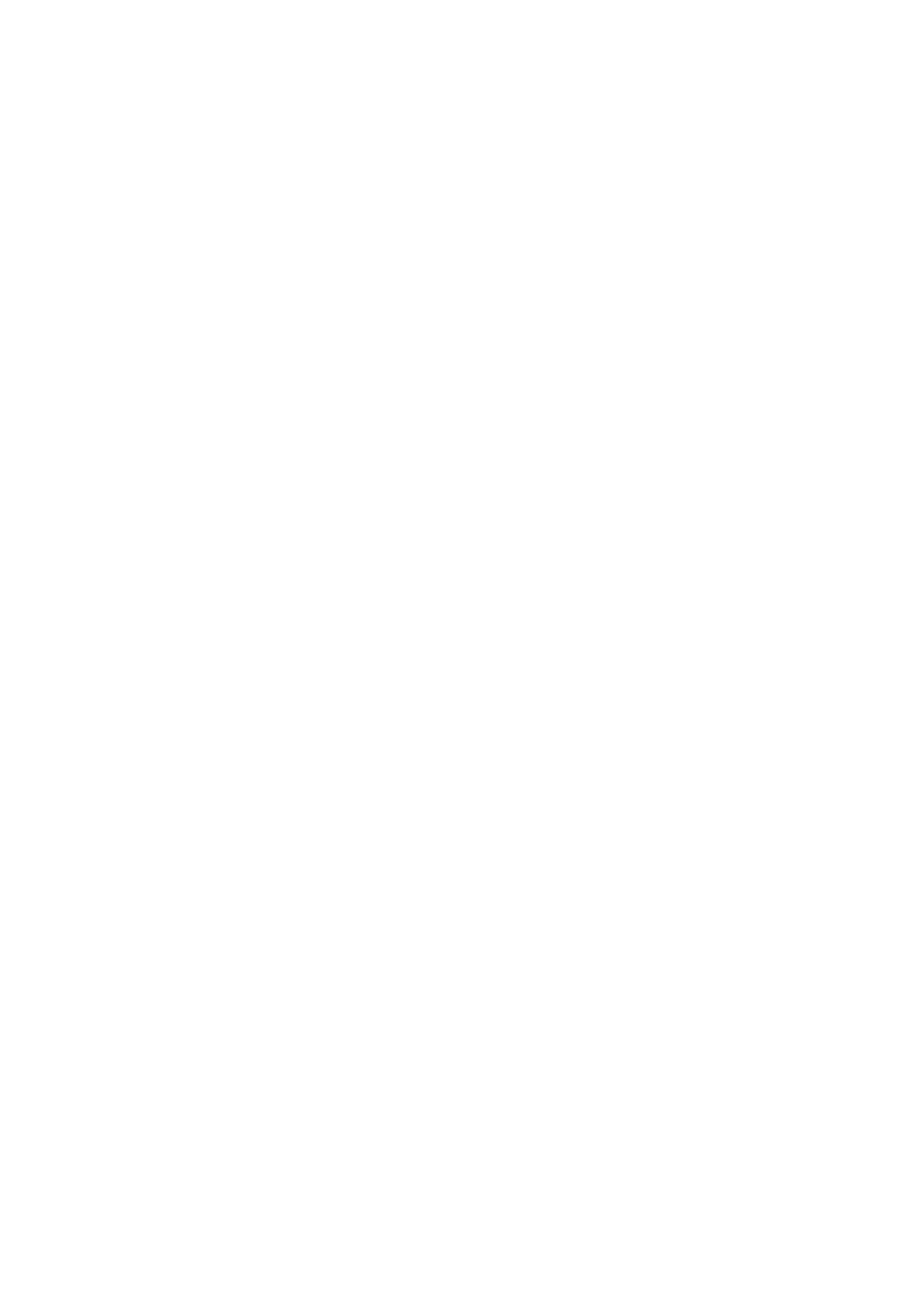## **Table of Contents**

|  |                  |                                                 | Pages |
|--|------------------|-------------------------------------------------|-------|
|  | 11 Appendix 11.3 |                                                 |       |
|  |                  | 11.3 Detailed Approach to Assessment of Effects |       |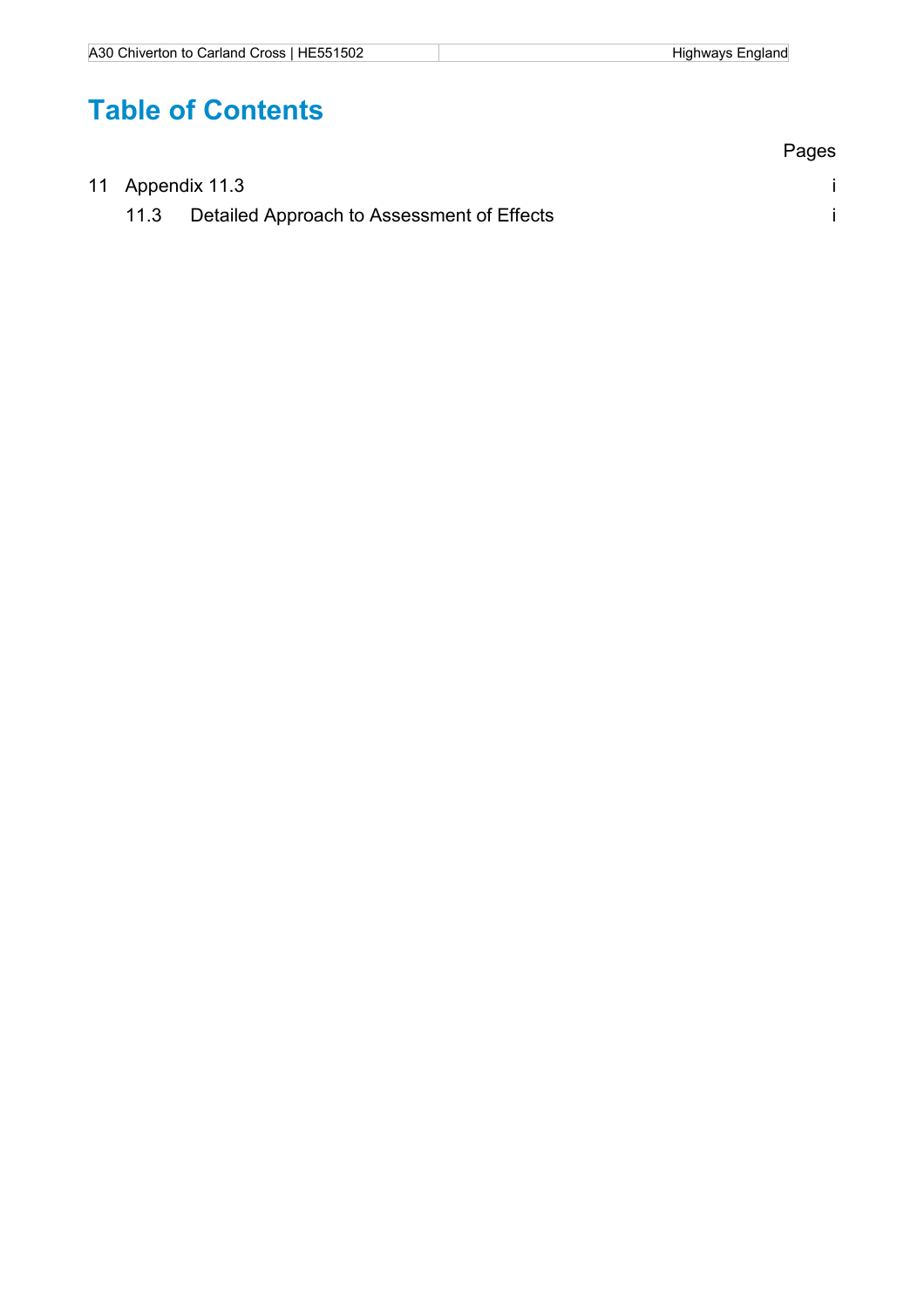## **11 Appendix 11.3**

### **11.3 Detailed Approach to Assessment of Effects**

#### **Types of receptor**

#### Residential receptors: direct effects – exceeding the SOAEL<sup>1</sup>

- Where the predicted total noise or vibration increases the baseline noise such that it exceeds the trigger value for onset of a significant observed adverse effect (refer to Table 11-1), then a likely significant noise or vibration effect has been identified on that receptor.
- 11.3.2 Such situations are significant observed adverse effects in terms of government noise policy. For clarity, in the assessment of effects in Section 11.10 of this report, the term 'significant observed adverse effect' is used to describe these effects. This is to distinguish them from effects that are considered to be significant in the environmental impact assessment (EIA) but which are not significant in terms of government noise policy.
- With reference to PPG-Noise, significant observed adverse effects would generally be on residents inside buildings where the resulting noise or vibration could disrupt activities. Significant observed adverse effects can be avoided by mitigation in the scheme (e.g. noise barriers), mitigation at the receptor (i.e. noise insulation) or a combination of both.

#### Residential receptors: direct effects – between LOAEL<sup>2</sup> and SOAEL

- Where the predicted total level of noise or vibration, including noise from the scheme, is between the trigger values for the onset of an adverse observed effect and a significant observed adverse effect (refer to Table 11-1 and Table 11-2), people's perception of the level of effect is generally indicated by the increase in noise or vibration from what it would be without the scheme. People living in a local community when such a change in noise occurs, may consider it an adverse effect on the acoustic character of the area and hence may perceive it as a change in the quality of life.
- 11.3.5 People who do not experience the acoustic character of an area before a change occurs will consider noise or vibration, where it occurs, based on the absolute level, not the change in level. Their perception of the magnitude of any effect is therefore likely to be lower than those who experience the change. For example, this applies to proposed future residential development that would be occupied following opening of the scheme.
- For operational noise, consistent with best practice and guidance given in DMRB HD213/11, the magnitude of the impact on a community due to noise change is categorised as negligible, minor, moderate or major. Such impacts can be adverse or beneficial.
- 11.3.7 For construction noise, potential adverse effects are identified where assessment criteria are exceeded. The assessment criteria are defined by the relevant British Standard, BS5228 Part 1 and are set based on the existing ambient noise level

 $\overline{a}$ 

<sup>&</sup>lt;sup>1</sup> Significant Observed Adverse Effect Level

<sup>2</sup> Lowest Observed Adverse Effect Level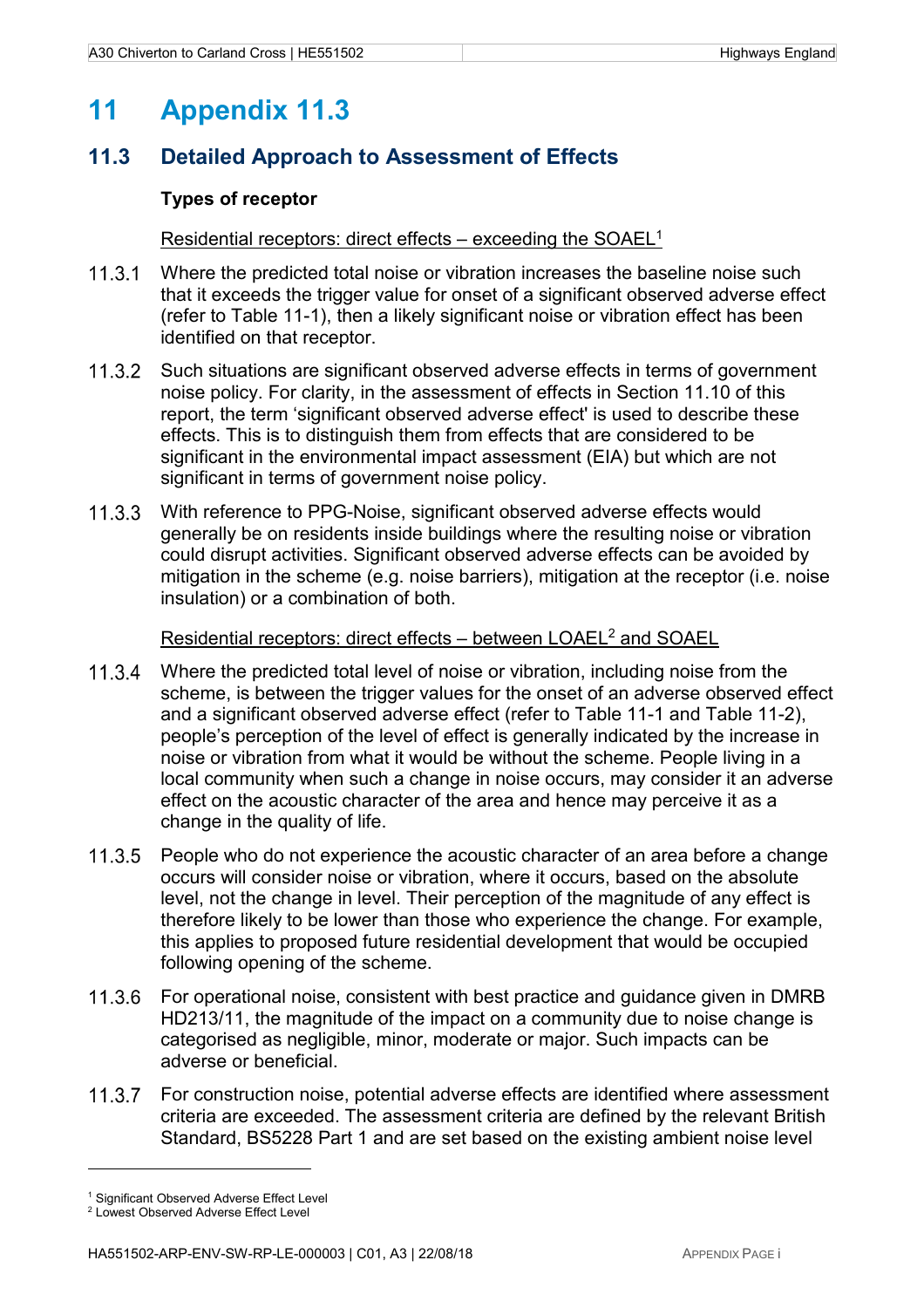(the lower the existing level, the lower the trigger level for the assessment category) and are also set at lower levels for evening and then lower levels again for night time.

- 11.3.8 Taking into account the local context, adverse noise or vibration effects may be deemed to be significant in EIA terms (although not in terms of government noise policy terms). In considering whether the level of effect is significant in EIA terms, the following criteria have been taken into account:
	- the change in noise levels (and resulting noise effect on receptors);
	- for operational noise, if the change in noise level is near the top or bottom of the DMRB HD 213/11 impact magnitude range;
	- the level of noise exposure once the scheme is in operation, particularly if above SOAEL;
	- for operational noise, the relationship difference between short-term and longterm changes
	- acoustic context in respect of the level and character of the existing noise environment;
	- any unique features of the source or receiving environment in the local area;
	- circumstances of receptor e.g. whether sensitive facades are exposed to noise impact;
	- designated sites the proportion of the resource affected by noise impact;
	- combined exposure to noise and vibration;
	- for construction, the duration of the adverse or beneficial effect; and
	- the effectiveness of mitigation measures that are provided.
- 11.3.9 The evidence used to inform the significance decisions reported in the operational assessment is presented in the Tables 11.12 - 11-15. Results for all receptors in the long-term (the permanent impact) are shown in Appendix 11.5, i.e. absolute noise levels for the Do Minimum and Do Something scenarios and the change in noise levels.

#### Non-residential receptors: direct effects

- 11.3.10 Medical buildings, educational buildings and community facilities, along with buildings having specific noise and vibration sensitive resources, are called nonresidential sensitive receptors in this assessment.
- 11.3.11 Assessment of the level of effect of noise or vibration on a non-residential receptor should consider the above criteria, in addition to the following factors:
	- the receptor's generic sensitivity to noise or vibration, which is dependent on the use of the receptor; and
	- the receptor's specific sensitivity to noise or vibration, for example, the location, construction and layout of a school. This would include matters such as whether the most sensitive parts of the school are closest to and face the scheme or are further from and on the opposite side of a building to the scheme; and the noise insulation performance of the building.
- 11.3.12 The assessment has considered the noise and vibration exposure at each nonresidential receptor and the receptor's generic sensitivity. On a worst-case basis, it assumes that the receptor is the most sensitive it can be. For example, that the most sensitive use in the building is on the side facing the route.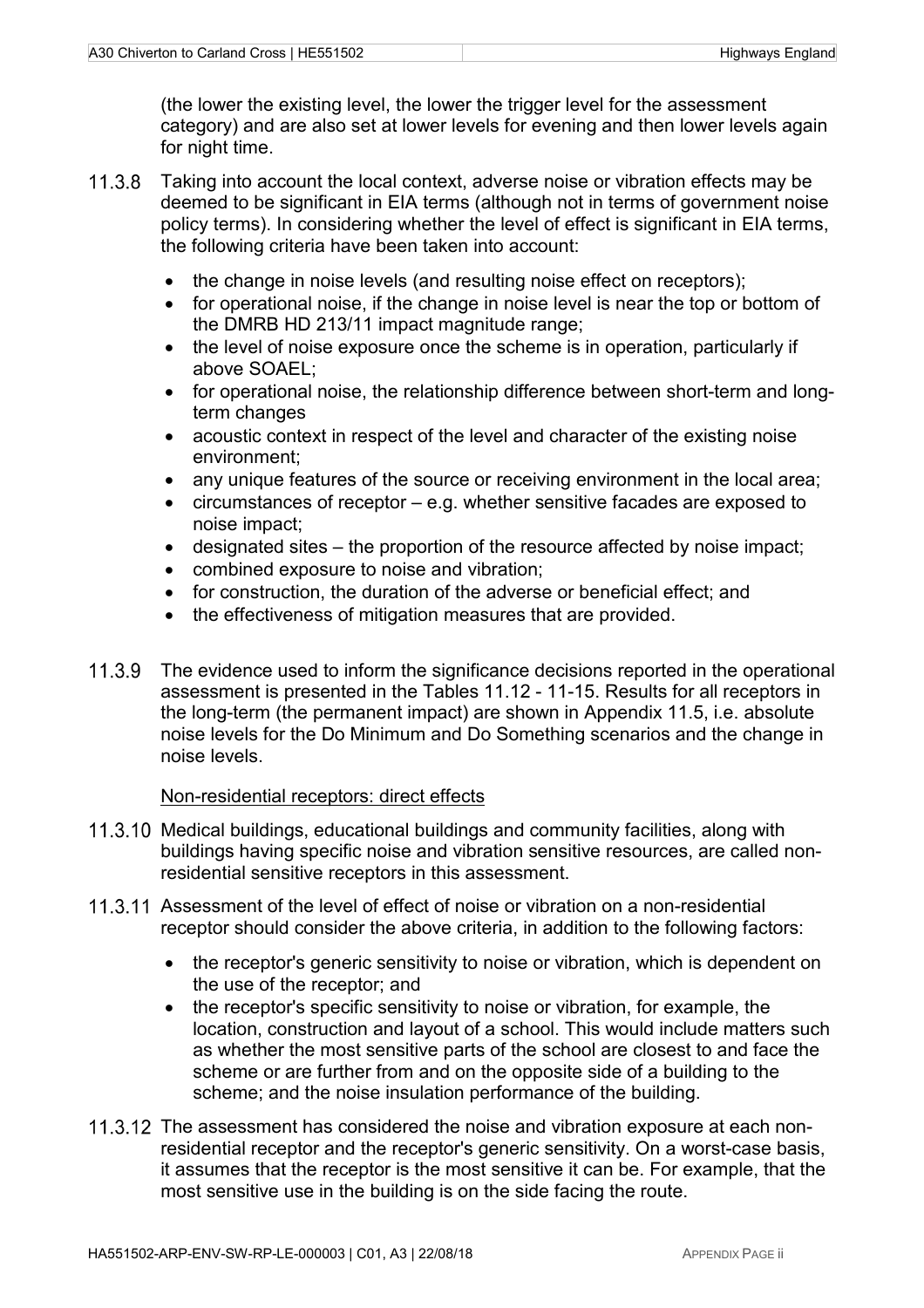#### All receptors: indirect effects

11.3.13 The assessment has considered likely noise or vibration effects from temporary or permanent changes in traffic on existing roads caused by the scheme – i.e. indirect effects. The assessment is based on evaluating the likely change in noise or vibration levels at receptors alongside each road, based on the anticipated change in traffic type and numbers. In determining whether effects are significant, the assessment has considered the magnitude of the change, and the particular use, and hence noise sensitivity of any non-residential receptor.

#### **Construction airborne noise**

#### Direct effects - noise

- 11.3.14 Temporary direct impacts from airborne noise may be caused, for example, by construction activities associated with site clearance, earthworks and pavements.
- 11.3.15 Likely significant effects and significant observed adverse effects have been assessed at the closest noise sensitive receptors to the proposed locations for the main construction activities.
- 11.3.16 The assessments have been undertaken at locations that are representative of a number of dwellings or other sensitive receptors. For groups of properties, receptors are chosen to be representative of the worst case (most exposed) location in the group of properties. Where a receptor has multiple uses, the assessment has been made based on the most sensitive use.
- 11.3.17 Construction noise levels have been predicted as the logarithmic average over a calendar month as an LAeq, T. The predictions consider the variation in the programme and the working area for the period assessed. The assessment results present the range of monthly noise levels for a specified assessment location.
- 11.3.18 The predictions are presented as façade levels relating to a position 1m from the building. The assessment considers monthly noise levels but levels would vary day-to-day. Highest daily levels may sometimes be around 5dB higher than the monthly level but would also be substantially lower on other days in that month.
- 11.3.19 Many of the construction processes would move progressively along the line of route. For these processes, noise levels have been considered for the worst case, i.e. when the process is closest to the receptor, and point furthest from the receptor within the same month to derive an average monthly noise level.

#### Indirect effects - noise

- 11.3.20 Indirect impacts of airborne noise could be caused by temporary changes to road or traffic patterns on the existing road network during construction.
- 11.3.21 It is not expected that temporary haul roads will be required for this scheme, or that noise from construction traffic would give rise to substantial traffic noise increases given that the scheme is already heavily trafficked by HGVs.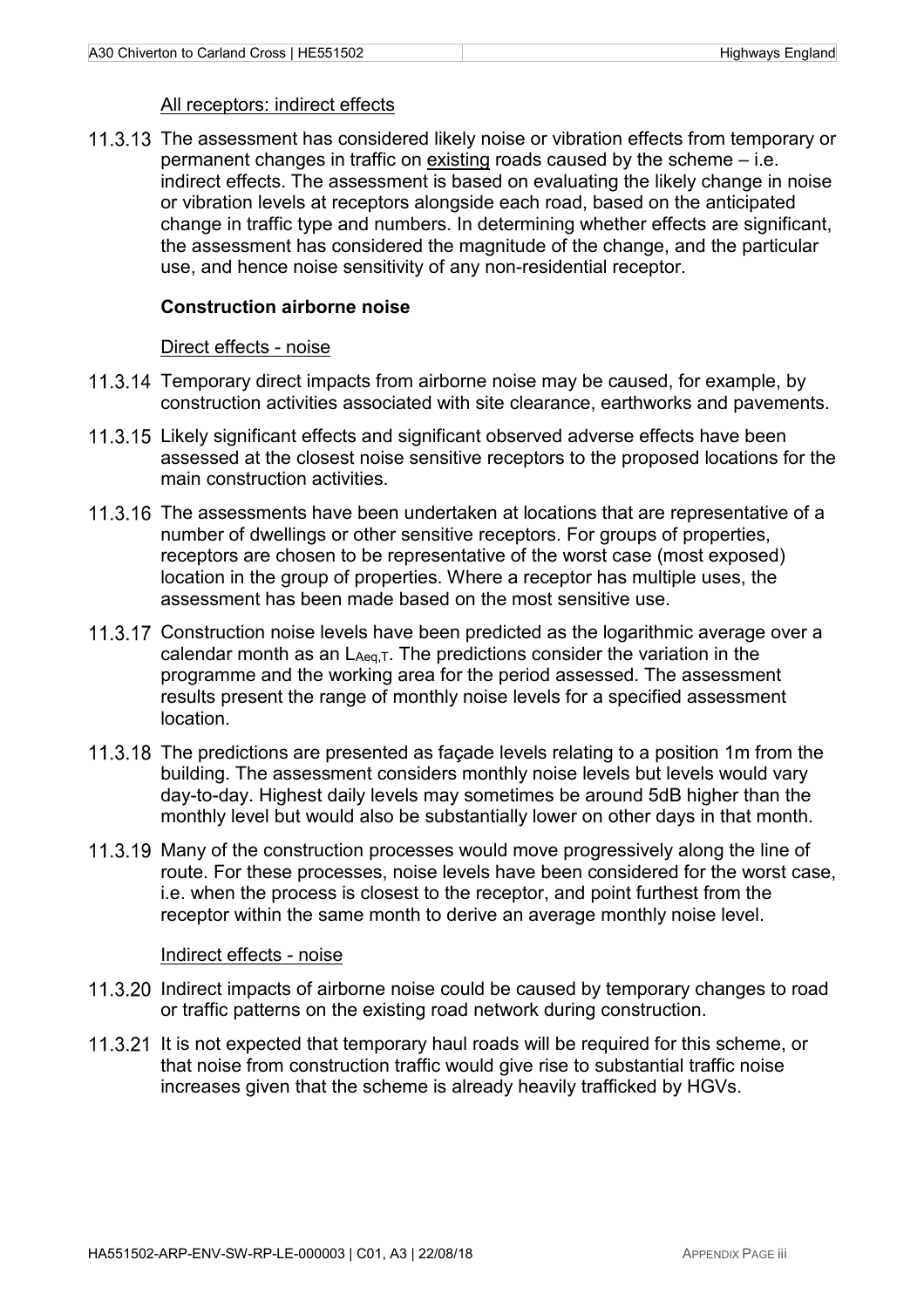#### **Construction vibration**

#### Direct effects - vibration

- 11.3.22 Vibration from construction has been assessed to ensure there is no risk of causing damage to existing buildings and then to assess the response of people to the vibration where they live and work.
- 11.3.23 Temporary direct effects due to groundborne vibration are only caused by a limited number of construction activities such as some types of piling and vibrocompaction.

#### Indirect effects - vibration

- 11.3.24 Indirect impacts of vibration from construction traffic using the highway network can potentially arise from two sources:
	- groundborne vibration produced by the movement of heavy vehicles over irregularities in the road surface; and
	- airborne vibration arising from low frequency noise emitted by vehicle engines and exhausts.
- 11.3.25 It is not expected that temporary haul roads will be required for this scheme, or that airborne vibration would be substantially increased given the scheme is already heavily trafficked by heavy vehicles.

#### **Operational noise**

- 11.3.26 Noise levels have been calculated for the scheme including incorporated mitigation, i.e. the earthworks, structures and other measures that are designed to mitigate noise, as well as landscaping or other features included for other reasons, but which also reduce wayside noise.
- 11.3.27 A geographical information system (GIS) has been used to construct a three dimensional noise model of the study area. The model includes terrain data, buildings (and other structures that might screen or reflect noise), ground cover types and road links. Each road link is attributed with information on traffic flow, speed, proportion of heavy goods vehicles (HGVs) and road surface type, from which noise levels were calculated according to CRTN using proprietary noise modelling software.
- 11.3.28 To respond to government policy and the DMRB HD213/11 approach to assessment based on changes in noise levels, noise contour maps have been calculated for the outdoor noise level in terms of the free-field LAeq, 16hr scale at a height of 4m above local ground level. The Figures (11.1-11.4) show the total noise levels in 2038.
- 11.3.29 The details of the prediction results and the assessment of direct and indirect effects are presented in Appendix 11.5. The summary tables of noise change specified in HD 213/11 are also shown in Appendix 11.5.

#### **Operational vibration**

11.3.30 DMRB HD213/11 requires that the effects of vibration are considered where appropriate. In the case of groundborne vibration, the likelihood of perceptible vibration being caused is particularly dependent upon the smoothness of the road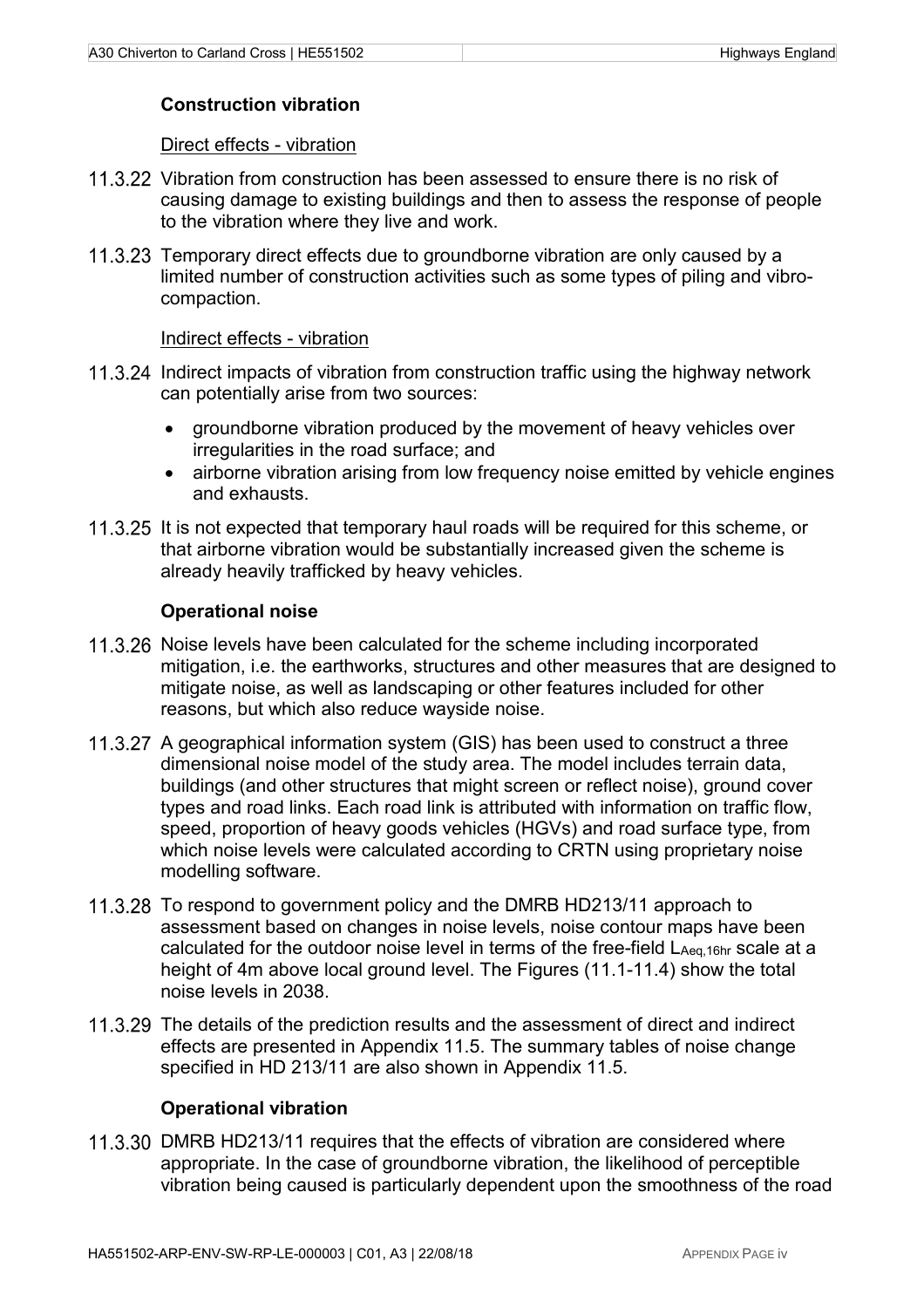surface. Research has shown that wayside vibration is only caused by heavy vehicles travelling at speed over large discontinuities in the road surface.

11.3.31 It is a requirement of new highway construction specification that the surface would be smooth and free from any discontinuities of this magnitude (25mm). Paragraph A5.26 of DMRB HD213/11 states that:

"Such vibrations are unlikely to be important when considering disturbance from new roads and an assessment will only be necessary in exceptional circumstances."

- 11.3.32 No such exceptional circumstances, such as low vibration laboratories or other facilities requiring very low vibration environments have been identified in the vicinity of the scheme, that are not already in the vicinity of a major highway, and hence no impacts or effects from groundborne vibration from traffic are predicted.
- 11.3.33 DMRB HD213/11 covers the potential for airborne noise from heavy goods vehicles to cause vibration nuisance close to main roads. As an indication of the scale of impact, paragraph A6.21 states that:

"For a given level of noise exposure the percentage of people bothered very much or quite a lot by vibration is 10% lower than the corresponding figure for noise nuisance."

11.3.34 It also notes that airborne vibration is expected to affect a very small percentage of people at exposure levels below 58dBLA10,18hr and the significance of any change in airborne traffic vibration can be considered proportional to the significance of changes in traffic noise. The assessment of airborne vibration can therefore be considered to be included within the assessment of airborne noise.